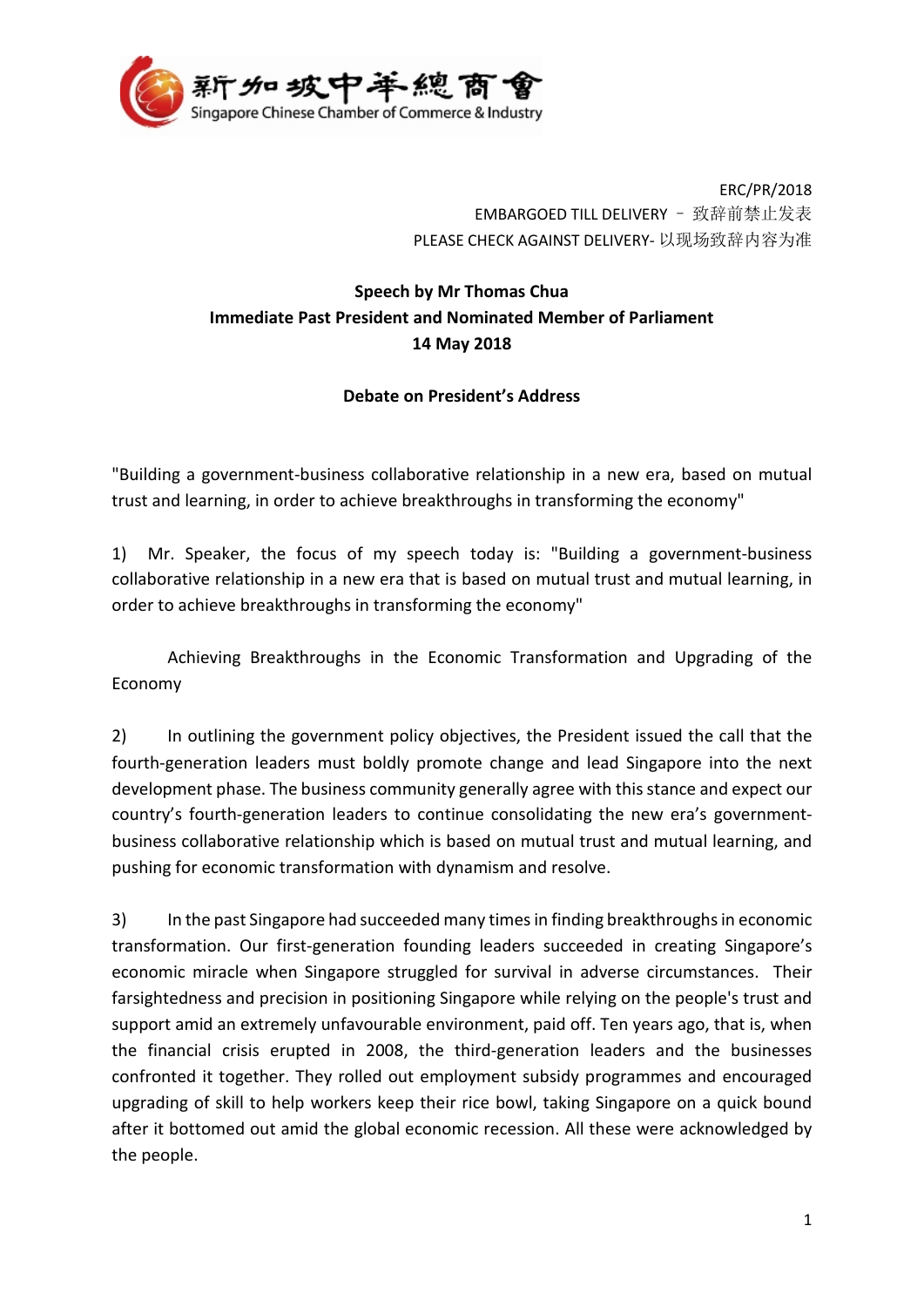

4) Today, Singapore is once again in an unpredictable international environment. Businesses expect the fourth-generation leaders to be both talented and virtuous, and be attentive to the lives of the people, while understanding the vagaries of recent industrial developments. They are expected to demonstrate courage and determination as leaders, while injecting new vitality into the economic transformation.

5) At the same time, the new era requires the creation of a new form of collaboration between the government and business, which will let enterprises have a greater rein in terms of initiatives in economic development. In the early years of nation-building, due to the special political and economic situations then and the constraints on domestic education, the government exercised full control on the direction of economic development. Today, the international market is open, information flows freely, and technology keeps renewing no end. With the spread of digital technologies such as big data analysis, it is easier for enterprises to muster resources while the trends of industries are more diversified. But the risks faced are even higher. In these times and circumstances, it is not easy for the government to understand deeply the actual situations of various industries.

Building a government-business partnership in a new era that is based on mutual trust and mutual learning

6) Therefore, to achieve a breakthrough in economic transformation not only requires courage and resolve from the fourth-generation leaders, but also the building of a new-era government-business collaboration that is based on mutual trust and mutual learning, which will help set free the energy of the enterprises with an inclusive mindset. For example, the industrial transformation maps promoted by the government, have already got a clear industry clustering strategy framework. Next, it is necessary for the trade associations and enterprises to be more involved and in control. Going forward, the responsibilities of the government are to clarify the directions and allow companies full play on a level playing field and promote mutual trust with enterprises in the transformation.

7) To this end, governments and businesses must strengthen their mutual interactions and deepen mutual understanding. To grasp the development opportunities amid rapid changes, the fourth-generation leaders must listen to the voices of the businesses, pay close attention to the developments of the industries, and broaden their visions so that they can formulate pro-business policies more accurately.

8) I remember that in the 1990s Singapore eliminated the garment processing industry while developing high value-added industries. Later, the garment industry continued to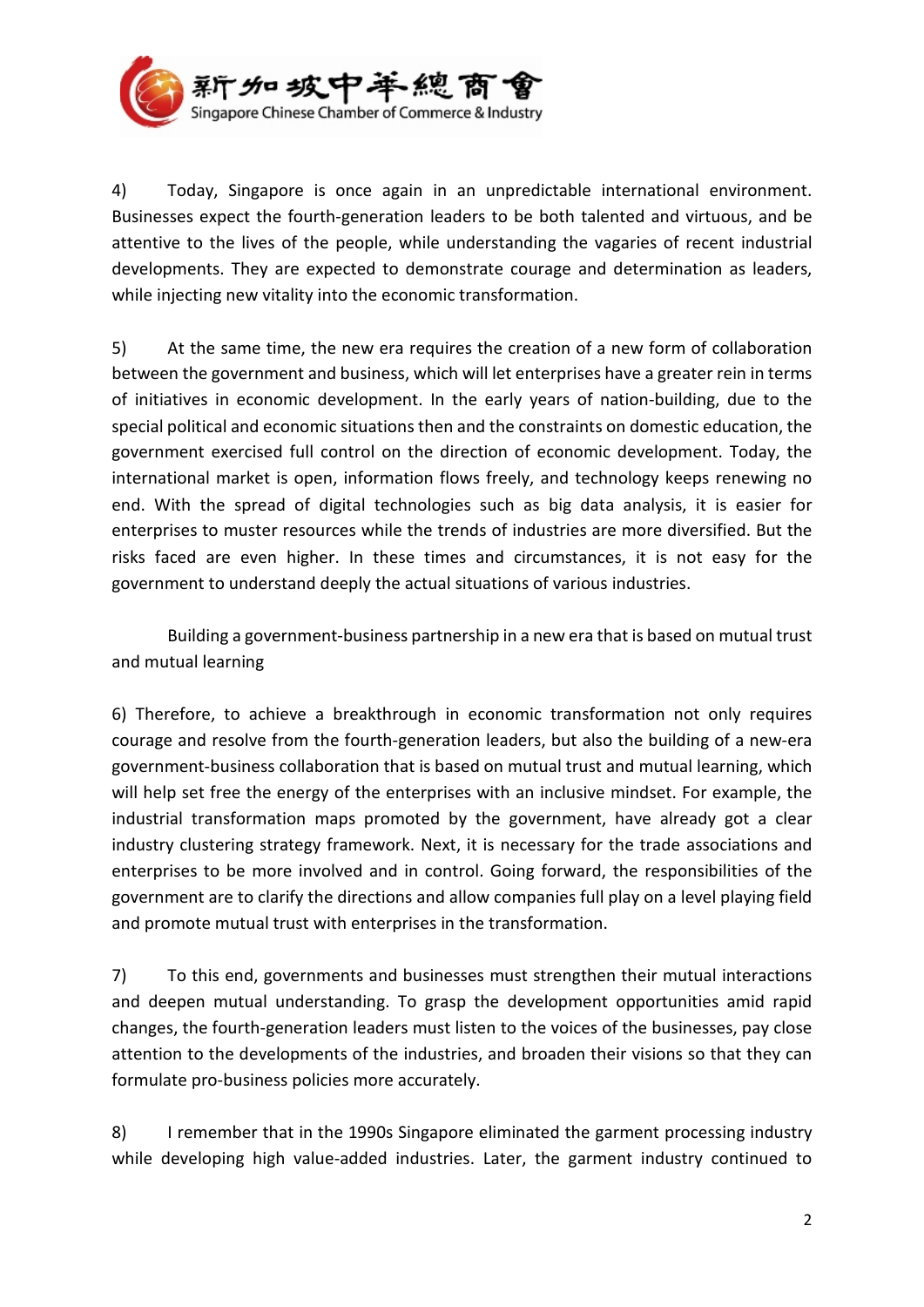

develop in Hong Kong as its base, bringing about a fashion design hub and a related logistics supply chain that brought high returns. This was an opportunity we missed at the time.

9) Therefore, when a new generation of leaders is designing industrial policies and allocating resources for development, it must canvass opinions from a wide swathe in the business community, and particularly must understand the links between the old and new industries. For example, Singapore's import and export trade accounts for a very high proportion of our total economic output. In the future, we can continue to explore how to leverage these existing advantages in new circumstances. The government can keep in touch with companies through platforms such as trade association and chambers to adjust policies in line with the latest trends.

Continue to consolidate the tripartite co-operation between workers, businesses and the government

10) Mr. Speaker, when companies are creating values, they are also creating jobs. If the government wants people to live well, they must first let businesses do a good job. The tripartite co-operative model of workers, businesses and the government has always been an important foundation for Singapore to keep its competitive edge and overcome all difficulties in the past and in the future. To this end, I urge businesses to actively establish a new government-business relation. They should not just make good use of government assistance programmes to develop their businesses, but also understand more about economic policies and provide constructive suggestions to government agencies. Today, not only government leaders are passing on the baton, so are businesses. Besides, there are many young entrepreneurs who are making great achievements in emerging industries, such as in technology and Internet-related industries.

11) Whether businesses are willing to cooperate with government policies will affect the effectiveness of national economic policies. Especially in this day when the business cycle has been greatly shortened and companies have to look much further ahead. There is a good saying: "If you want to go fast, you go alone; if you want to go far, you go in a group." In the highly versatile market, a temporary success may be due to a single seizure of opportunity, but if you want sustainable development, businesses must build up real strengths. As Minister Chan Chung Seng has said, we must upgrade from "whole-of-government" cooperation to "whole-of-nation" framework, in line with the country's strategy to build longterm competitive strengths.